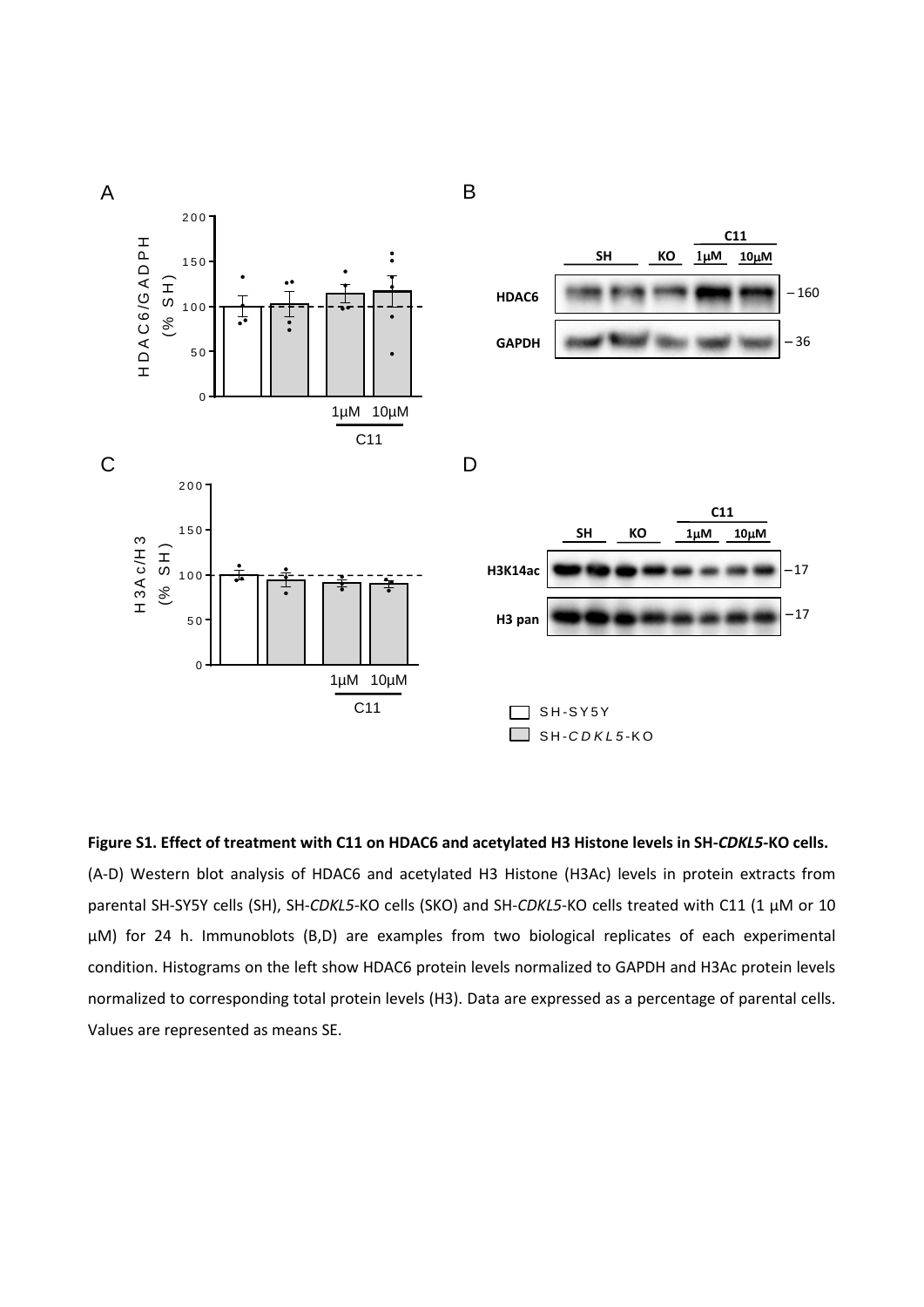

## **Figure S2. Effect of treatment with C11 on cell differentiation, proliferation and survival in SH-CDKL5 cells and wild-type hippocampal neurons.**

(A) Quantification of neurite outgrowth of SH-SY5Y cells treated daily with retinoic acid (RA; 10 μM, n = 4) for 5 days. Cells were treated with C11 (10  $\mu$ M, n = 2) every 2 days during retinoic acid differentiation. (B) Percentage of pyknotic nuclei in proliferating SH-SY5Y cells (n = 2); cells were treated with C11 (10  $\mu$ M, n = 2) for 24 h. (C) Quantification of the total length of MAP2-positive cells from 10-day differentiated (DIV10) hippocampal neurons of *Cdkl5* +/Y mice. On day 2 post-plating (DIV2) hippocampal cultures were treated with vehicle (0.1% DMSO in PBS; *Cdkl5* +/Y; n = 6) or C11 (10  $\mu$ M; n = 2), which was then administered on alternate days throughout the entire differentiation period. (D) Quantitative analysis of the number of MAP2-positive cells in vehicle-treated (n = 3) and C11-treated (C11; n = 3) hippocampal cultures from *Cdkl5* +/Y mice. Values are represented as mean ± SE.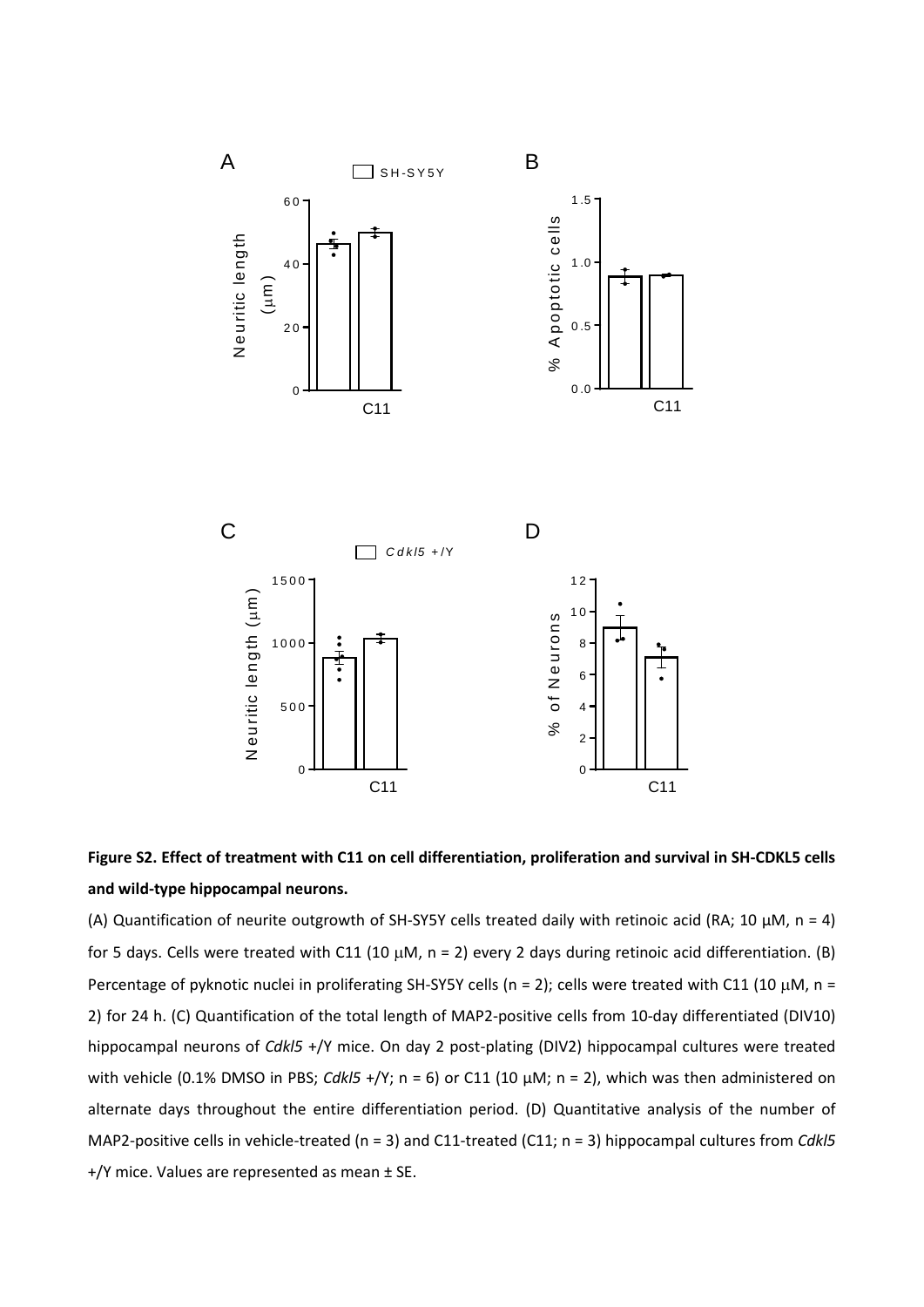

## Figure S3. Effect of treatment with NP12 on neuronal survival in the hippocampus of *Cdkl5* -/Y mice.

(A) Quantification of Hoechst-positive cells in CA1 layer of hippocampal sections from vehicle-treated (*Cdkl5* +/Y; n = 4, *Cdkl*5 -/Y; n = 5) and NP12-treated (*Cdkl*5 -/Y + NP12; n = 4) mice, derived from animals used in [26]. Briefly, starting from 3 weeks of age, *Cdkl5* +/Y and *Cdkl5* -Y mice were treated either with vehicle (corn oil) or with NP12 (20 mg/kg), administered by subcutaneous injection every other day for 20 days. Values are represented as means ±SE. \*\*p<0.01 (Fisher's LSD test after one-way ANOVA).